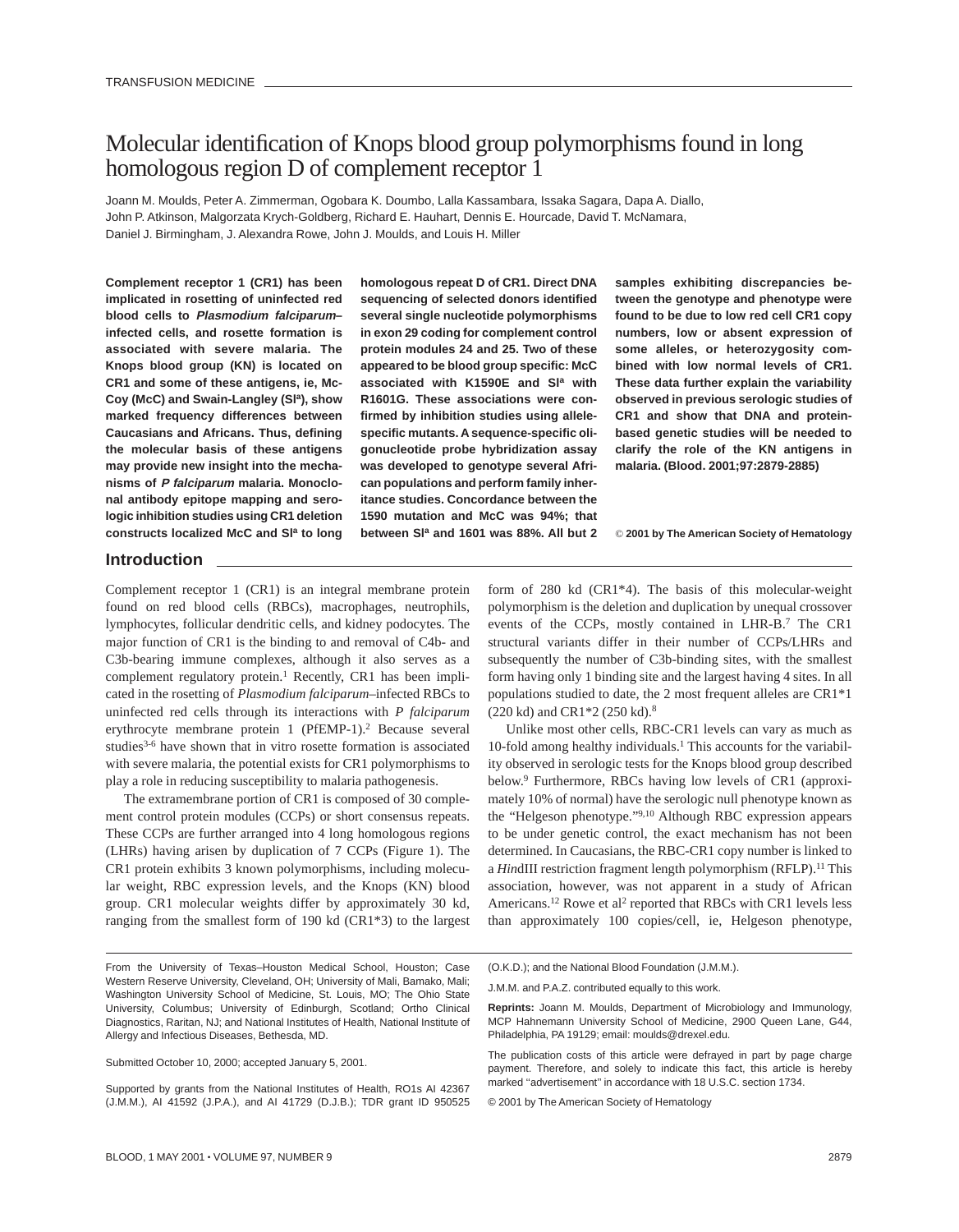

**Figure 1. Diagram of the most common allotypic variant of CR1.** The 30 complement control protein repeats (CCPs) constitute the extramembranous portion of CR1. These modules are followed by a hydrophobic transmembrane domain (TM) and a 43–amino acid cytoplasmic tail (CYT). There are 2 distinct functional sites (site 1 in LHR-A and 2 nearly identical copies of site 2 in LHR-B and -C), each composed of 3 CCPs. Functional differences between the sites are determined by sequence differences. The first 2 CCPs in site 1 (CCP 1 and 2) are 39% different from the first 2 CCPs in site 2 (CCPs 8 and 9), as well as from CCPs 15 and 16, and they are marked by different shading. The third CCP in site 1 is nearly identical to the third CCP (10 or 17) in site 2. CCPs 3, 10, and 17 are represented by boxes with horizontal lines.

showed markedly reduced rosetting in in vitro tests using the R29R<sup>+</sup> *P falciparum* parasite strain.

The Knops blood group localized to CR1<sup>13,14</sup> includes several presumed allelic pairs: Knops a and b (Knª, Kn<sup>b</sup>), McCoy a and b (McC<sup>a</sup>, McC<sup>b</sup>), Swain-Langley (Sl<sup>a</sup>), and Villien (Vil).<sup>15</sup> Similar to the in vitro rosetting observations associated with the Helgeson phenotype, preliminary studies using RBCs from individuals serologically phenotyped to be  $Sl(a-)$  consistently showed the formation of fewer rosettes with R29R<sup>+</sup>/PfEMP1-transfected COS7 cells. RBCs with high CR1 copy numbers can type as either  $Sl(a+)$ or  $Sl(a-)$ , indicating that this phenotype is not solely dependent on CR1 copy number. The frequency of the  $Sl(a-)$  phenotype is increased among African Americans and blacks residing in Africa, where malaria is endemic.<sup>16</sup> Results from these earlier studies suggested that defining the molecular basis of the Knops blood group antigens may provide new insights into the mechanisms of severe malaria caused by *P falciparum.* This study was therefore conducted to identify DNA sequence polymorphisms associated with the  $Sl(a-)$  and McC<sup>b</sup> phenotypes, both of which occur at elevated frequencies in African-derived populations.

# **Materials and methods**

#### **Study area and population**

All samples were obtained under protocols approved by the appropriate institutional review boards, and donors gave informed consent before participating. Samples representing North American ethnic groups were obtained from the University of Texas–Houston Medical School and the American Red Cross. The sampling included 250 African Americans and 101 samples from Mali, including 16 related individuals from 9 families. Additional blood samples from West African individuals ( $n = 182$ ) from 17 villages distributed between Senegal and Ghana were collected as part of studies conducted in conjunction with the Onchocerciasis Control Programme, Ouagadougou, Burkina Faso.<sup>17</sup> Donor samples containing the various Knops system antibodies were obtained through the Serum, Cell, and Rare Fluid Exchange as well as from individual immunohematology reference laboratories.

#### **Blood samples**

Five to 20 mL of blood was collected by venipuncture into tubes containing either acid-citrate-dextrose or EDTA. The samples were centrifuged and the plasma was separated into aliquots for frozen storage at  $-20^{\circ}$ C. For some donors, the buffy coat was removed and used to prepare genomic DNA. A modified Alsever's solution (Gamma Biologicals, Houston, TX) was added

to the RBCs for preservation until testing was complete. When possible, the remaining RBCs were frozen in 40% sucrose and stored in liquid nitrogen.

## **Serologic phenotyping**

The RBCs were tested within 36 hours of collection in a blinded manner. The samples were typed for ABO using commercial antisera, and a direct Coombs test was performed using rabbit polyspecific antihuman globulin (Gamma Biologicals). Because commercial antisera were unavailable, phenotyping of the Knops blood group antigens (including Knª, McCª, McC<sup>b</sup>, Sl<sup>a</sup>, and Vil) was done using antisera obtained from sensitized donors. The initial testing was performed using single-source antisera, and samples discrepant with the genotype were studied further with additional examples of the antibody specificity. For the KN typings, 50  $\mu$ L of a 4% solution of washed RBCs was added to  $75 \mu L$  of antisera and allowed to ncubate for 60 minutes at 37°C. The cells were washed 3 times in phosphate-buffered saline (PBS, pH 7.2), and 2 drops of antiglobulin reagent (Gamma Biologicals) were added, followed by centrifugation. The test was read with an agglutination viewer and scored by standard methods.18

#### **RBC-CR1 quantification**

RBC ghosts were prepared by hypotonic lysis in the presence of protease inhibitors, and the proteins were solubilized in 1% NP-40/PBS. The samples were kept frozen at  $-80^{\circ}$ C until testing. The number of CR1 copies per RBC was determined as described previously using J3D3 for capture and E11 as the detection antibody.<sup>9,16</sup> The binding site for E11 has been shown previously to reside in a nonduplicated region of CR1 and is not affected by the CR1 size polymorphism.19,20 A standard curve was prepared for each assay from which test values were interpolated. A single donor previously studied as part of the VIIth International Complement Genetics Workshop was used for the standard.<sup>21</sup>

#### **Western blotting of CR1 proteins**

A second portion of the RBC ghosts was solubilized in sodium dodecyl sulfate (SDS) loading buffer and boiled for 10 minutes. The proteins were separated by nonreducing SDS–polyacrylamide gel electrophoresis with a 3% stacking gel and a 5% resolving gel. The proteins were transferred electrophoretically to nylon membranes that were blocked overnight in 5% milk powder prepared in PBS. The blots were washed and incubated with one of several anti-CR1 monoclonal antibodies (MAbs) for 1 hour at 24°C. The blot was washed again and similarly incubated with sheep antimouse conjugated with horseradish peroxidase. Following a final wash, the proteins were visualized by enhanced chemiluminescence (Amersham Pharmacia Biotech, Piscataway, NJ) and a 1-minute exposure to film.<sup>16</sup> Molecular-weight determinations were made in comparison with known standards (Bio-Rad, Hercules, CA). A total of 20 MAbs to CR1 were screened for blood group specificity, and 2 (6B1.H12 and 3C6.D11) were chosen for further studies of the allelic expression of the McC<sup>a</sup> and Sl<sup>a</sup> antigens.

#### **CR1 constructs**

CR1 deletion constructs for LHR-A, LHR-B, and LHR-D<sup>+</sup> (CCPs  $22-30$ ) have been described previously by Krych-Goldberg et al.<sup>22</sup> Constructs introducing amino acid substitutions associated with  $McC<sup>b</sup>$  (K1590E; single-letter amino acid code) and  $Sl<sup>a</sup>$  (R1601G) were made as reported previously<sup>22</sup> by incorporating into the LHR-D<sup>+</sup> cDNA the single nucleotide polymorphisms  $c4795A > G$  and  $c4828A > G$ , respectively. An additional construct introduced amino acid substitution K1590R. For the inhibition studies,<sup>23</sup> 1  $\mu$ g of soluble CR1 LHR-D<sup>+</sup> was used to inhibit 75  $\mu$ L of the selected KN antisera for 15 minutes at 24°C. Following the inhibition incubation period, 50  $\mu$ L of a 4% solution of antigen-positive RBCs from a donor having moderate to high RBC-CR1 was added as an indicator cell, and testing proceeded as described above. Inhibition was defined as the lack of hemagglutination after addition of the indicator RBCs.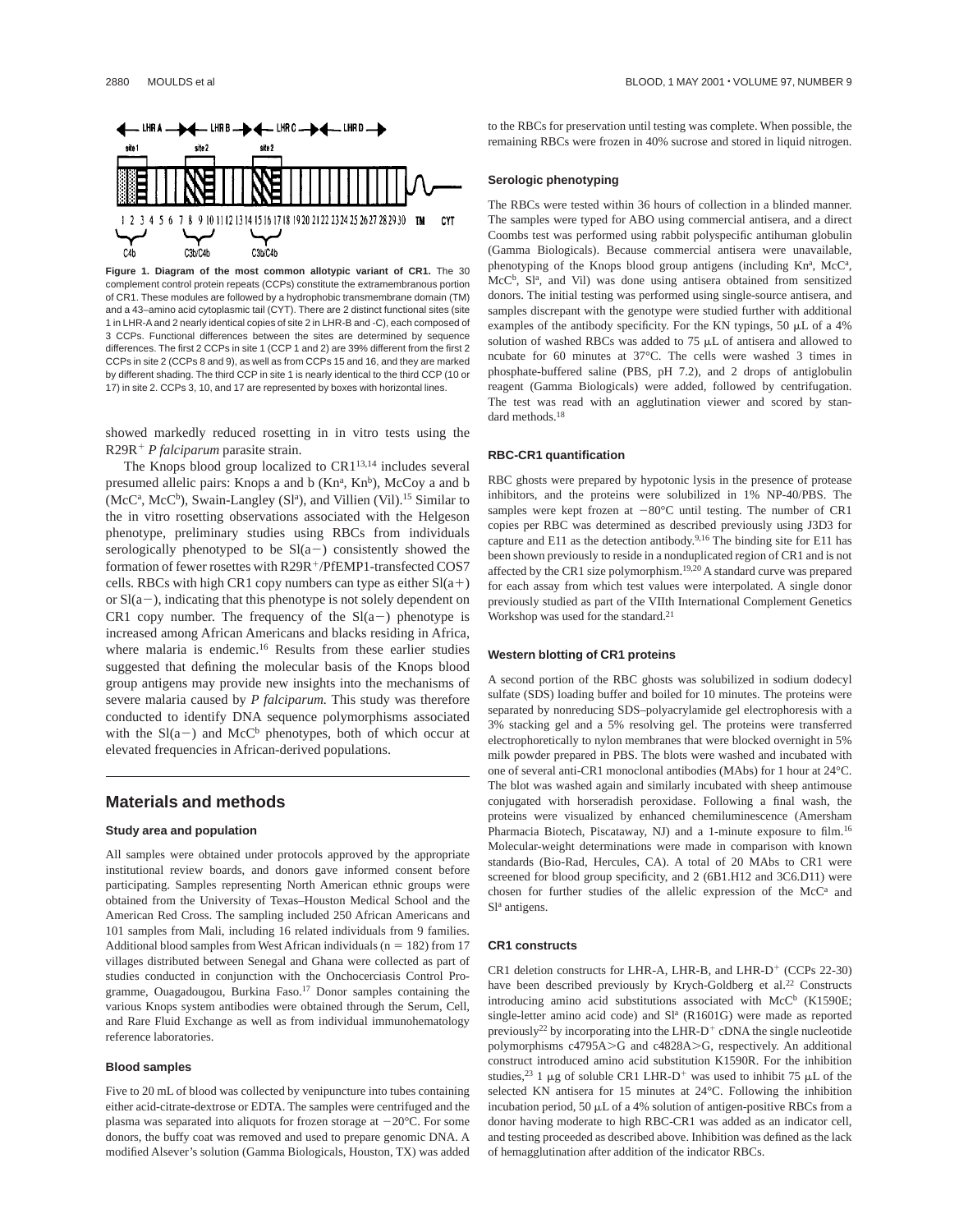| Table 1. Polymerase chain reaction primers and complement receptor 1 amplification strategies |  |  |  |  |
|-----------------------------------------------------------------------------------------------|--|--|--|--|
|-----------------------------------------------------------------------------------------------|--|--|--|--|

| Exon  | CCP             | Primer           | LHR          | Sequence                                  | Annealing<br>temperature | Amplicon<br>length (bp) |
|-------|-----------------|------------------|--------------|-------------------------------------------|--------------------------|-------------------------|
| 22/23 | 19/20a          | 19/20aUP         | $\mathsf{C}$ | 5'-ACC TCT GAC TAG CTA TGA GGT CTT C-3'   | $65^{\circ}$ C           | 518                     |
|       |                 | 19/20aDN         |              | 5'-TTA AGC TCA AGA GTC ACT CTG CAG-3'     |                          |                         |
| 24    | 20 <sub>b</sub> | 20bUP            | C            | 5'-AAT GGT GCA TTC ATC CAG CCA CTA-3'     | $65^{\circ}$ C           | 164                     |
|       |                 | 20bDN            |              | 5'-AAA CAG AAA GAT CCA GAC TGA ACA AGT-3' |                          |                         |
| 25    | 21              | <b>21UP</b>      | C            | 5'-AGT ATG ACA ACT GTA GAA TCA CCT TG-3'  | $65^{\circ}$ C           | 336                     |
|       |                 | 21DN             |              | 5'-CCA TTT AGG ATA TGT GGA AGT GGA TA-3'  |                          |                         |
| 26    | 22              | 22UP             | D            | 5'-GAG GTA GGG TGG AAG TCT CTC TG-3'      | $65^{\circ}$ C           | 279                     |
|       |                 | 22DN             |              | 5'-GCT TTA ACA GAC ATG AAG TAG TTC C-3'   |                          |                         |
| 27    | 23a             | 23aUP            | D            | 5'-ACT CTA TAC TTA ATC CCA AAT TCT GC-3'  | $65^{\circ}$ C           | 184                     |
|       |                 | 23aDN            |              | 5'-TCT GCT GTT CTG GAA CTC ATA TTC-3'     |                          |                         |
| 28    | 23 <sub>b</sub> | 23bUP            | D            | 5'-ATG GTG AGT TAA ATG GGA AAT ATG-3'     | $60^{\circ}$ C           | 200                     |
|       |                 | 23bDN            |              | 5'-AGG GGG CCA GGC AGG ATC ACA C-3'       |                          |                         |
| 29    | 24/25           | 24/25UP          | D            | 5'-TAA AAA ATA AGC TGT TTT ACC ATA CTC-3' | $60^{\circ}$ C           | 476                     |
|       |                 | 24/25DN          |              | 5'-CCC TCA CAC CCA GCA AAG TC-3'          |                          |                         |
| 30/31 | 26/27a          | 26/27aUP         | D            | 5'-TTT TAA GCC ATC TGG TAA GCA TAA G-3'   | $65^{\circ}$ C           | 505                     |
|       |                 | 26/27aDN         |              | 5'-GAT CTC AAG AGA GTG ATT CTC CAC AC-3'  |                          |                         |
| 32    | 27 <sub>b</sub> | 27bUP            | D            | 5'-AGA TGG GAA TTG CTC ACA CAT TTG G-3'   | $58^{\circ}$ C           | 185                     |
|       |                 | 27bDN            |              | 5'-CTG GAA AAC GAA AAT AAG GAG AGC-3'     |                          |                         |
| 33    | 28              | 28UP             | D            | 5'-GTC ACA GGT CAC TAT TGT TTC AG-3'      | $65^{\circ}$ C           | 332                     |
|       |                 | 28DN             |              | 5'-CCA TTT AGG ATA TGT GGA AGC AGG-3'     |                          |                         |
| 34    | 29              | 29UP             |              | 5'-TGT GTT TGT GTG GGA ACT TGT TCT TAG-3' | $65^{\circ}$ C           | 247                     |
|       |                 | 29DN             |              | 5'-CCA TAC AAC CCA GCA AGA ATA AGG-3'     |                          |                         |
| 35    | 30              | 30UP             |              | 5'-TAA TTT CAG AAG TAA ATT GTA GCT TCC-3' | $63^{\circ}$ C           | 233                     |
|       |                 | 30 <sub>DN</sub> |              | $5'$ -CAT GAC CGG AAG ATC CAC ATT C-3'    |                          |                         |
| 36    | Tma             | TmaUP            |              | 5'-ATG CCA GAG TGA TGT TTT GTG AC-3'      | $58^{\circ}$ C           | 86                      |
|       |                 | TmaDN            |              | 5'-ATC AAA ACT TTC ATA AAA CTT ACC-3'     |                          |                         |
| 37    | Tmb             | TmbUP            |              | 5'-CTT GTA AGT TAT ATT TTC CAT GC-3'      | $58^{\circ}$ C           | 200                     |
|       |                 | TmbDN            |              | 5'-TGT CTT TTA CTT TCT TTT GAC TTC C-3'   |                          |                         |
| 38    | Cyto            | CytoUP           |              | 5'-GAC AGT TTT TCT ATT TTT TTC TCT GC-3'  | $65^{\circ}$ C           | 180                     |
|       |                 | CytoDN           |              | 5'-GAG TTG TTG AAA ACA TTT TGA ATT CAG-3' |                          |                         |

CCP indicates complement control protein repeat; LHR, long homologous repeat (Figure 1); UP, sense; DN, antisense; Tm, transmembrane; Cyto, cytoplasmic.

### **DNA extraction and polymerase chain reaction amplification**

DNA extraction was performed using the QIAmp blood extraction protocol (Qiagen, La Jolla, CA). Strategies to characterize DNA sequence polymorphisms associated with KN blood group polymorphisms McC<sup>a</sup>, McC<sup>b</sup>, and Sl<sup>a</sup> were based upon LHR-D, exon-specific amplification (exons 26-35, CCP 22-30; CR1\*1 nomenclature) from genomic DNAs. Overall, DNA sequence analysis performed in this study covered exons 22 to 38, CCPs 19 through the cytoplasmic tail. Polymerase chain reaction (PCR) amplification was performed in a final volume of  $25 \mu L$  containing  $2.5 \text{ pmol}$  of the appropriate positive-strand and negative-strand primers (Table 1); 67 mM Tris-HCl (pH 8.8); 6.7 mM MgSO<sub>4</sub>; 16.6 mM (NH<sub>4</sub>)<sub>2</sub>SO<sub>4</sub>; 10 mM 2-mercaptoethanol; 100  $\mu$ M dATP, dGTP, dCTP, and dTTP; 2.5 U of thermostable DNA polymerase; and 10 to 50 ng of purified human genomic DNA. The thermocycling program used for each of the exon-specific amplifications was 30 seconds at 94°C, 30 seconds at the appropriate primer annealing temperature (Table 1), and 30 seconds at 72°C for 40 cycles.

## **Post-PCR cloning and DNA sequence analysis**

Following amplification of LHR-D–specific exons from human genomic DNA templates, PCR products were either sequenced directly or cloned into pCR2.1TOPO (Invitrogen, Carlsbad, CA). Multiple clones from subjects of interest were sequenced using fluorescence-based sequencing protocols on an ABI377 automated sequencer (PerkinElmer, Boston, MA).

# **Sequence-specific oligonucleotide probe hybridization analysis**

To prepare PCR products for dot blotting, we heated  $10 \mu L$  of amplicon solution to 95°C for 2 minutes, followed by addition of an equal volume (10  $\mu$ L) of 20  $\times$  SSC (3.0 M NaCl, 0.3 M Na<sub>3</sub>-citrate, pH 7.0). Two microliters of this solution was then spotted in duplicate onto Hybond  $N^+$  filters (Amersham Pharmacia Biotech). After drying, the nylon filters were bathed first in denaturing buffer (0.4 N NaOH) for 10 minutes and second in neutralizing buffer (1.8 M NaCl, 0.1 M NaH<sub>2</sub>PO<sub>4</sub>, 0.01 M EDTA) for 1 minute. The filters were air-dried and cross-linked by UV light exposure in the Stratagene UV cross-linker (La Jolla, CA). Filters prepared in this manner were incubated in 10 mL of hybridization buffer (0.75 M NaCl, 0.075 M Na3-citrate, 0.1% SDS, 5% liquid block [supplied by Amersham Pharmacia Biotech], 30% dextran sulfate) for 1 hour before adding labeled sequence-specific oligonucleotide probes (SSOPs). Appropriate fluorescein isothiocyanate–labeled SSOPs (Table 2) were added to the hybridization buffer for overnight incubation at 40°C. After hybridization, the filters were twice washed in  $5 \times SSC$  at room temperature for 5 minutes each, followed by 2 15-minute high-stringency washes optimized for specific hybridization of each individual SSOP (Table 2). Detection was performed using the enhanced chemifluorescence signal amplification kit (Amersham Pharmacia Biotech) following the supplier's recommended protocol. Fluorescence was detected using the Storm 860 (Molecular Dynamics, Sunnyvale, CA).

#### **Table 2. CCP 25 SSOPs and hybridization conditions**

| Probe | Sequence                    | Stringency<br>temperature | Wash condition<br>salt |
|-------|-----------------------------|---------------------------|------------------------|
| 4795A | 5'-CTA CTA ATA AAT GCA C-3' | $37^{\circ}$ C            | 0.8x                   |
| 4795G | 5'-CTA CTA ATG AAT GCA C-3' | $40^{\circ}$ C            | 0.8x                   |
| 4828A | 5'-TGC AAT TAG AGT ACC-3'   | $39^{\circ}$ C            | 1.0x                   |
| 4828C | 5'-GGT ACT CCA ATT GCA-3'   | $44^{\circ}$ C            | 0.4x                   |
| 4855T | 5'-TTT CTT TTC CCT CAC-3'   | $37^{\circ}$ C            | 1.0x                   |
| 4855A | 5'-TTT CTT TAC CCT CAC-3'   | $37^{\circ}$ C            | 0.8x                   |
| 4803  | 5'-AGC TCC AGA AGT TGA-3'   | $44^{\circ}$ C            | 1.0x                   |

SSOP indicates sequence-specific oligonucleotide probe. Underlined base pair indicates the polymorphic site.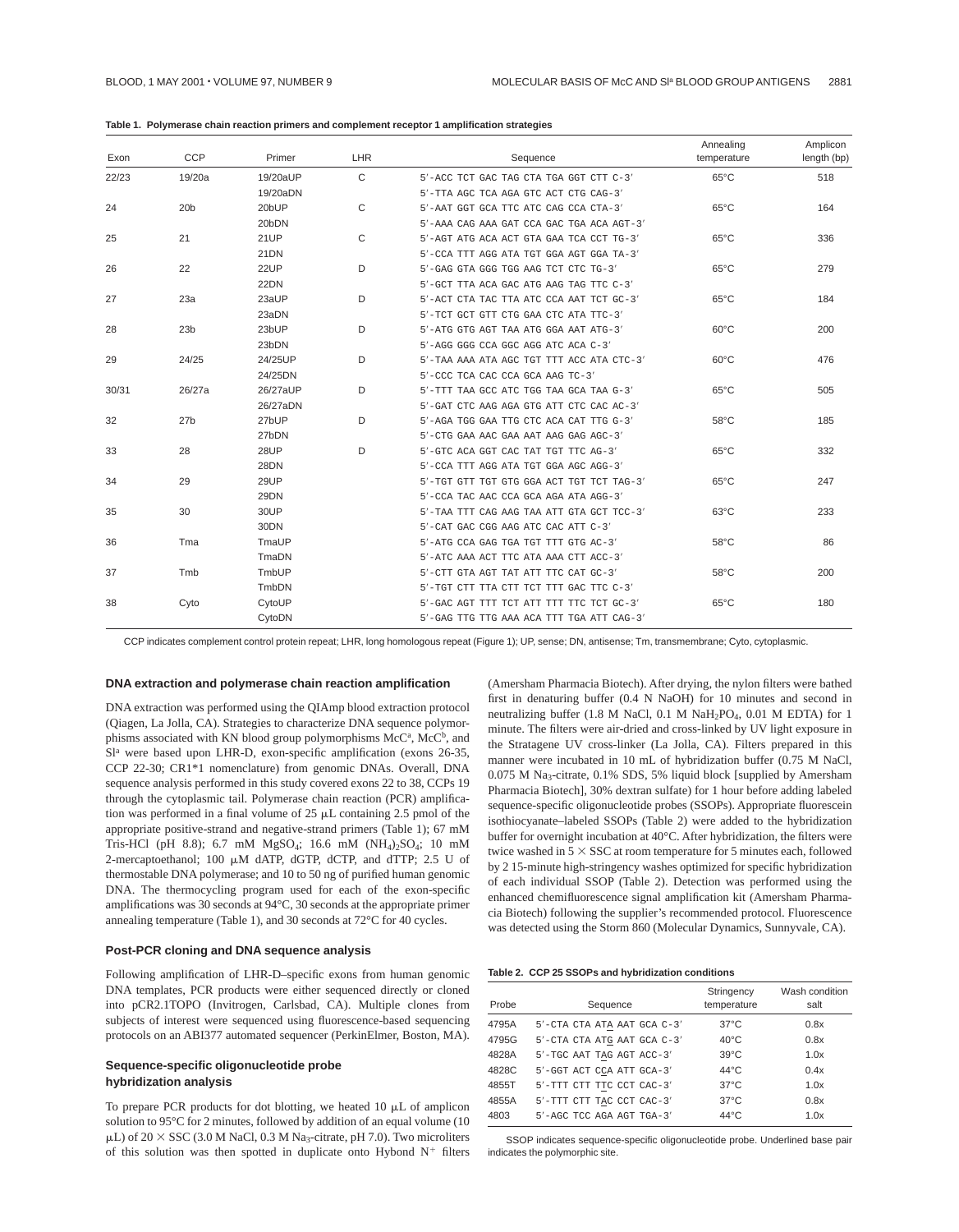#### **Statistical analysis**

Fisher's exact test was calculated using standard methods and computed using the programs available through Simple Interactive Statistical Analysis (SISA; http://members.aol.com/johnp71/javastat.html). Associations between each of the CR1-CCP 25 single nucleotide polymorphisms (snps) and  $McC(a+)$ ,  $McC(b+)$ , and  $Sl<sup>a</sup>$  phenotypes were analyzed following the procedures described by Weir.<sup>24</sup>

# **Results**

#### Localization of McC<sup>a</sup>, McC<sup>b</sup>, and SI<sup>a</sup> epitopes to LHR-D of CR1

Twenty different CR1 MAbs were screened for evidence of blood group specificity. Two CR1 MAbs, previously identified as being specific for LHR-D,<sup>20</sup> were shown to have KN blood group specificity. One antibody (3C6.D11) did not react with most cells that were either  $McC(a-)$  or  $Sl(a-)$  (Figure 2). The MAb 6B1.H12 was nonreactive with  $McC(a-)$  RBCs. Inhibition tests using soluble CR1 containing only LHR-A, LHR-B, LHR-D<sup>+</sup>, or the full-length LHR-ABCD were performed to confirm LHR-D as the candidate region (Table 3). The combined data indicated that McC and Sl<sup>a</sup> antigens were located in LHR-D and that further analysis of this region of the CR1 gene might reveal DNA sequence polymorphisms associated with these KN antigens.

# **DNA sequence survey of CR1–LHR-D encoding exons**

Survey of the LHR-D of CR1 for associations between McC and/or Sl<sup>a</sup> phenotypes and DNA sequence polymorphisms was performed by exon-specific PCR amplification followed by DNA sequence analysis. Nucleotide sequence comparisons were made between phenotypically different Caucasian Americans, African Americans, and study subjects from Mali. These included  $McC(a+b-)/$  $Sl(a+)$ , McC(a+b+)/Sl(a+), McC(a+b-)/Sl(a-), McC(a+b+)/  $Sl(a-)$ , and  $McC(a-b+)/Sl(a-)$  individuals. In the region covering exons 22 through 38, initial comparisons between Caucasian and African Americans identified several snps. These snps were evaluated to determine whether they led to an amino acid substitution, and, if so, whether genotypic and phenotypic differences



donors selected for their KN phenotype (shown below each lane). (A) The MAb 3C6.D11 raised against LHR-D. To demonstrate that protein was present in lanes 1 and 3, the same blot was washed and incubated with another CR1 MAb (J3D3) that is known to react with all size and blood group variants of CR1 (B).

#### **Table 3. Inhibition of Knops antisera using soluble CR1**

| CR1 peptide | $McCa-1$ | $McCa-2$ | McC <sup>b</sup> | $Sla-1$ | $Sla-2$ | $Sla-3$ | $Sla-4$ | Vil |
|-------------|----------|----------|------------------|---------|---------|---------|---------|-----|
| PBS control | ΝI       | NI       | NI               | NI      | ΝI      | NI      | ΝI      | NI  |
| LHR-ABCD*   |          |          | ΝI               |         |         |         |         | ΝI  |
| LHR-A       | ΝI       | NI       | ΝI               | NI      | ΝI      | NI      | ΝI      | ΝI  |
| LHR-B       | ΝI       | NI       | ΝI               | NI      | ΝI      | ΝI      | ΝI      | NI  |
| $LHR-D+$    |          |          | ΝI               |         |         |         |         | ΝI  |

NI indicates no inhibition; I, inhibition.

\*We have previously shown that LHR-D<sup>+</sup> has the phenotype McC(a+b-), Sl(a+). Therefore, only anti-McC<sup>a</sup> and Sl<sup>a</sup> are inhibited and not the antithetical sera McC<sup>b</sup> or Vil.

Two different anti-McC<sup>a</sup> and 4 anti-S $l^a$  sera were used in the inhibition tests.

between the Caucasian and African American study subjects could be associated. The 9 snps identified through these comparisons are summarized in Table 4 according to cDNA (nucleotide and amino acid) positions corresponding to GenBank Y00816. Because of the consistency with which snps at positions 4795 were observed for  $McC(a+)/McC(b+),$  and 4828 were observed for  $Sl(a+)/Sl(a-)$ individuals, further analysis of DNA sequence polymorphism in the 99 Mali study subjects focused upon exon 29 encoding CCPs 24 and 25. Direct sequencing of exon 29 from Mali study subjects revealed that the snps at  $c4795A > G$  (K1590E) and  $c4828A > G$ (R1601G) were frequently observed. Individual clones from Caucasian Americans, African Americans, and Mali study subjects revealed 5 different CCP 25 allelic DNA sequences and their predicted allelic amino acid sequences. No polymorphisms have been observed in the DNA sequence encoding CCP 24.

#### **Development of PCR-SSOP genotyping system**

Following a comparison of single-strand conformational polymorphism, heteroduplex, restriction endonuclease, sequence-specific priming, and SSOP hybridization analyses, the SSOP hybridization assay was chosen to perform post-PCR, high-throughput genotyping of snps identified in CCP 25. Using the probe hybridization and washing conditions described earlier (Table 2), we evaluated SSOP hybridization specificity on previously cloned and sequenced CCP 25 alleles. Results from control experiments illustrated that hybridization specificities were successfully developed for each of the SSOPs used in this genotyping system (data not shown).

In a subset of 44 individuals analyzed by DNA sequence analysis and SSOP hybridization assays, genotyping results were 100% concordant between methodologies at each snp position. Because some related Malians were sampled to enable linkage analysis between snps and serologic phenotypes, the Mali study group is not a random sample. To provide a population-based perspective of the frequency and distribution of the CCP 25 snps, a wider survey of other West Africans was performed. These results (Table 5) show a similar representation of genotype frequencies between Malian and other West African study groups.

**Table 4. Single nucleotide polymorphisms (snps) identified in exons 22 through 38 (LHR-D**<sup>1</sup>**) of the CR1 gene**

| Exon | CCP | BP change  | AA change     |
|------|-----|------------|---------------|
| 22   | 19  | c3650A > G | H1208R        |
| 25   | 21  | c4250C > T | T1408I        |
| 26   | 22  | c4041A > C | Silent        |
| 29   | 25  | c4795A > G | K1590E        |
| 29   | 25  | c4828A > G | R1601G        |
| 29   | 25  | c4855T > A | S1610T        |
| 29   | 25  | c4870A > G | <b>I1615V</b> |
| 33   | 28  | c5507C > G | P1827R        |
| 34   | 29  | c5575G > C | D1850H        |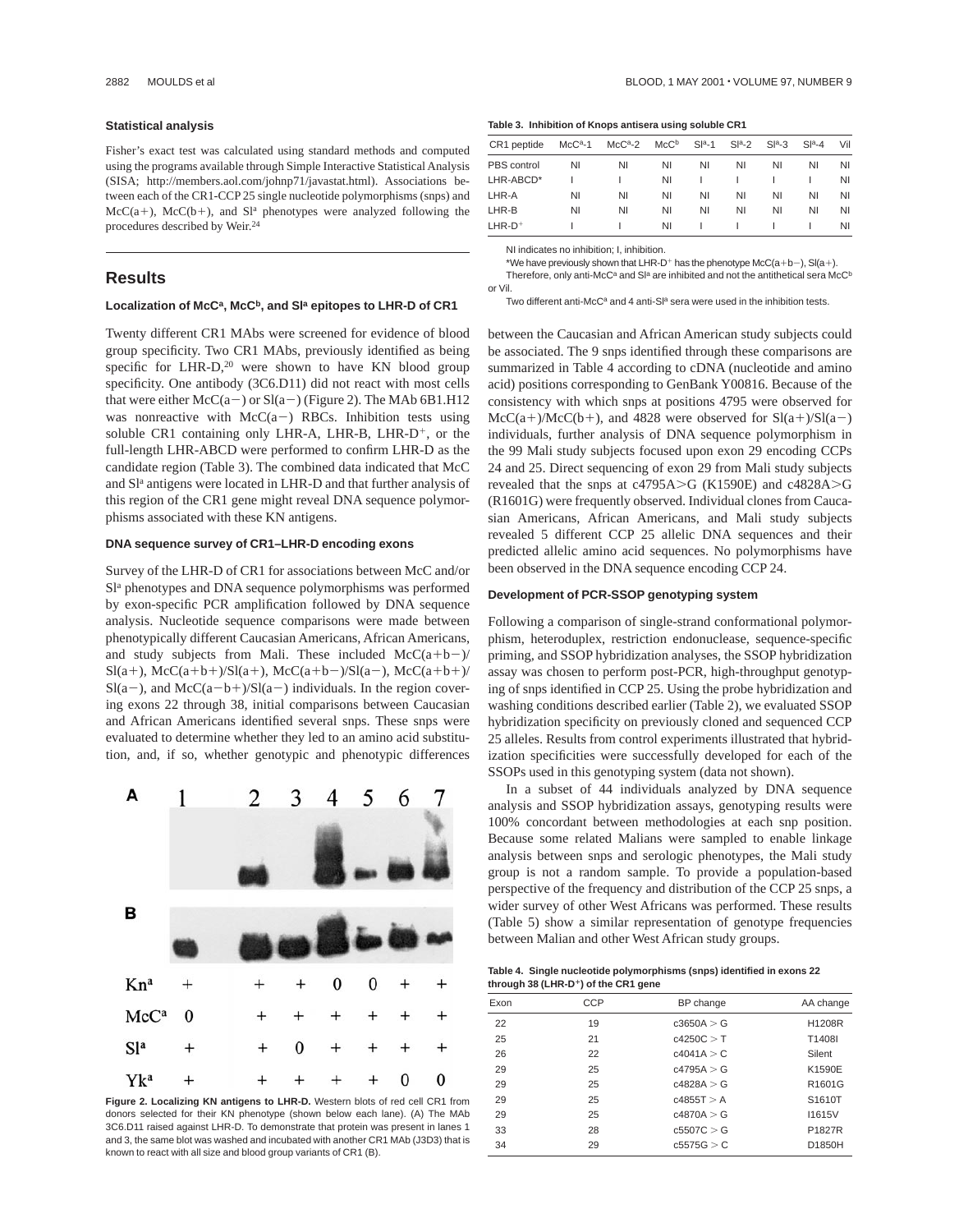|              |     |     | 4795 <sup>a</sup> |     |     | 4828 <sup>b</sup> |     |  |  |
|--------------|-----|-----|-------------------|-----|-----|-------------------|-----|--|--|
| Study group  | n   | A/A | A/G               | G/G | A/A | A/G               | G/G |  |  |
| Mali         | 99  | 49  | 40                | 10  | 9   | 30                | 60  |  |  |
| West Africa* | 182 | 81  | 89                | 12  |     | 61                | 114 |  |  |

a indicates McC locus; b, Sla locus.

\*West Africa includes Senegal, Guinea, Sierra Leone, Ivory Coast, and Ghana.

# **Pedigree-based linkage of DNA sequence polymorphism with McC and Sla epitopes**

Of the 9 Malian families chosen for further studies, 5 were informative for the inheritance of McC and 6 were informative at the  $S<sup>1a</sup>$  locus. In these families, the inheritance of the McC<sup>b</sup> allele correlated with an E at position 1590, whereas Sl<sup>a</sup> correlated with R at 1601. The family shown in Figure 3 demonstrates inheritance at both the McC and  $S<sup>1a</sup>$  loci. When  $Sl(a-)$  family members were typed for the putative allele Vil, they were Vil $^+$  with the exception of those samples having low RBC-CR1.

#### Allele-specific inhibition of anti-McC<sup>a</sup>, McC<sup>b</sup>, Sl<sup>a</sup>, and Vil

Biochemical confirmation of the CR1 amino acid and blood group antigen association was pursued using soluble CR1 LHR-D modified by site-directed mutagenesis (Table 6). In these studies, as expected, substitution of K to E at amino acid 1590 changed the serologic reactivity from  $McC<sup>a</sup>$  to  $McC<sup>b</sup>$ , but inhibition studies using anti-Sl<sup>a</sup> were more complicated. Without changing the amino acid at position 1601(Slª), the 1590E mutant unexpectedly could no longer inhibit the anti-Sl<sup>a</sup> sera. However, the reverse situation was not true; the change of R to G at 1601 had no effect on the McC (1590) antigens. Because the K (positive charge) to E (negative charge) substitution at 1590 represents a significant physical change and may disrupt the domain structure, we tried an alternative strategy using a 1590R-1601R construct. This neutral charge substitution at 1590 affected only the McC epitope and did not influence the reactivity with the  $S<sup>1a</sup>$  antisera. Because the 1590E-1601R haplotype is not observed in the Mali study subjects, it was not possible to assess further the observation from these in vitro



inheritance of McC<sup>a</sup> with amino acid 1590K, McC<sup>b</sup> with 1590E, Sl<sup>a</sup> with 1601R, and Vil with 1601G. The father passes the CR1<sup>\*1</sup> allele bearing McC<sup>b</sup> (E)/Vil (G) to both sons. The mother passes the McC<sup>a</sup> (K)/Vil (G) haplotype to son 990052 and the McC<sup>a</sup> (K)/Sla (R) haplotype to son 990026.

|          | Table 6. Inhibition of Knops antisera using various mutants of soluble CR1 |
|----------|----------------------------------------------------------------------------|
| $LHR-D+$ |                                                                            |

| CR <sub>1</sub> mutant | $McCa-1$ | $McCa-2$ | McC <sup>b</sup> | $Sla-1$ | $Sla-2$ | $Sla-3$ | $Sla-4$ | Vil |
|------------------------|----------|----------|------------------|---------|---------|---------|---------|-----|
| 1590K-1601R*           |          |          | ΝI               |         |         |         |         | ΝI  |
| 1590E-1601R            | ΝI       | ΝI       |                  | ΝI      | ΝI      | ΝI      | ΝI      | ΝI  |
| 1590R-1601R            | ΝI       | ΝI       | ΝI               |         |         |         |         | ΝI  |
| 1590K-1601G            |          |          | ΝI               | ΝI      | ΝI      | ΝI      | ΝI      |     |
| 1590E-1601G            | ΝI       | NI       |                  | ΝI      | ΝI      | ΝI      | ΝI      |     |

I indicates inhibition; NI, no inhibition.

\*Wild-type LHR-D<sup>+</sup>; same as in Table 3. Mutations at 1590 and 1601 are noted in bold type. 1590K = McC<sup>a</sup>; 1590E = McC<sup>b</sup> (allele to McC<sup>a</sup>); 1590R = no change in net charge:  $1601R = SI<sup>a</sup>$ ; 1601G = Vil (allele to Sl<sup>a</sup>).

inhibition studies suggesting that the K to E substitution at amino acid 1590 may influence the  $Sl<sup>a</sup>$  phenotype. Finally, the double mutant (1590E-1601G) changed the inhibition of serologic reactivity from McC<sup>a</sup> to McC<sup>b</sup> and Sl<sup>a</sup> to Vil.

# **Correlating DNA sequence polymorphisms with serologic reactivity**

DNA sequence and serologic polymorphisms were correlated for the Mali study subjects only. Analyses of allelic and phenotypic associations were performed individually for 1590K with  $McC(a+)$ , 1590E with  $McC(b+)$ , and 1601R/G with Sl<sup>a</sup>/Vil. Excluding the 2 donors having the Helgeson phenotype, overall genotype to phenotype concordance was 94% (93 of 99 cases) for the 1590/ McC serology and 88% (87 of 99 cases) for the 1601/Sl<sup>a</sup> serology. These results (Table 7) show statistically significant associations between 1590K and McC(a+), 1590E and McC(b+), and 1601R/G and the S<sup> $1a$ </sup> phenotype (Fisher's exact test,  $P \leq .0001$ ). There were 18 instances in which the genotype did not correlate with the KN phenotype in the studies of the Mali samples (Table 7). Only 6 of 99 samples were discordant for the McC typings, and all were heterozygous KE by DNA typing. Three of the 6 discordant McC samples were heterozygous for the molecular-weight polymorphism, with one allele being expressed at lower levels than the other (Table 8; nos. 011, 017, 008). In these cases, Western blots could be used to determine which antigens were on each size variant. For example, using sample 011, the MAb 6B1.H12 reacted with the 220-kd protein (Figure 4; lane 1), which was expressed in higher quantity (lane 2). Thus, the lower expressed 190-kd form (lane 2) must have  $McC^b$  but tested negative by serology. The other 3 discordant McC samples appeared homozygous for molecular weight and were not studied for individual allele expression at this time. Thus, the presence of either a hypomorph or an amorph could not be ruled out as a cause of these discrepancies.

Discordance between the  $1601$  genotype and  $S<sup>1a</sup>$  phenotype included 11 heterozygous (RG) individuals who typed  $Sl(a-)$ . Of these, 6 exhibited heterozygosity for the CR1 structural alleles and were studied as described earlier. In 5 of the 6 cases (Table 8; nos. 008, 003, 035, 041, 080), a low-expression allele was observed,

**Table 7. Associations between CR1 genotype and Knops phenotype in Mali subjects**

| Position 4828 |          |          |    |                         |             |
|---------------|----------|----------|----|-------------------------|-------------|
| Nucleotide*   | $Sl(a+)$ | $Sl(a-)$ |    | $McC(a+b-)$ $McC(a+b+)$ | $McC(a-b+)$ |
| A/A           | 9        |          | 49 |                         | O           |
| A/G           | 19       | 11       |    | 33                      |             |
| G/G           |          | 59       |    | $\Omega$                |             |

\*At both positions 4828 (Sl<sup>a</sup>) and 4795 (McC), the A nucleotide codes for the wild type and G for the mutation. Bold numbers indicate the number of samples exhibiting a typing discrepancy between genotype and phenotype.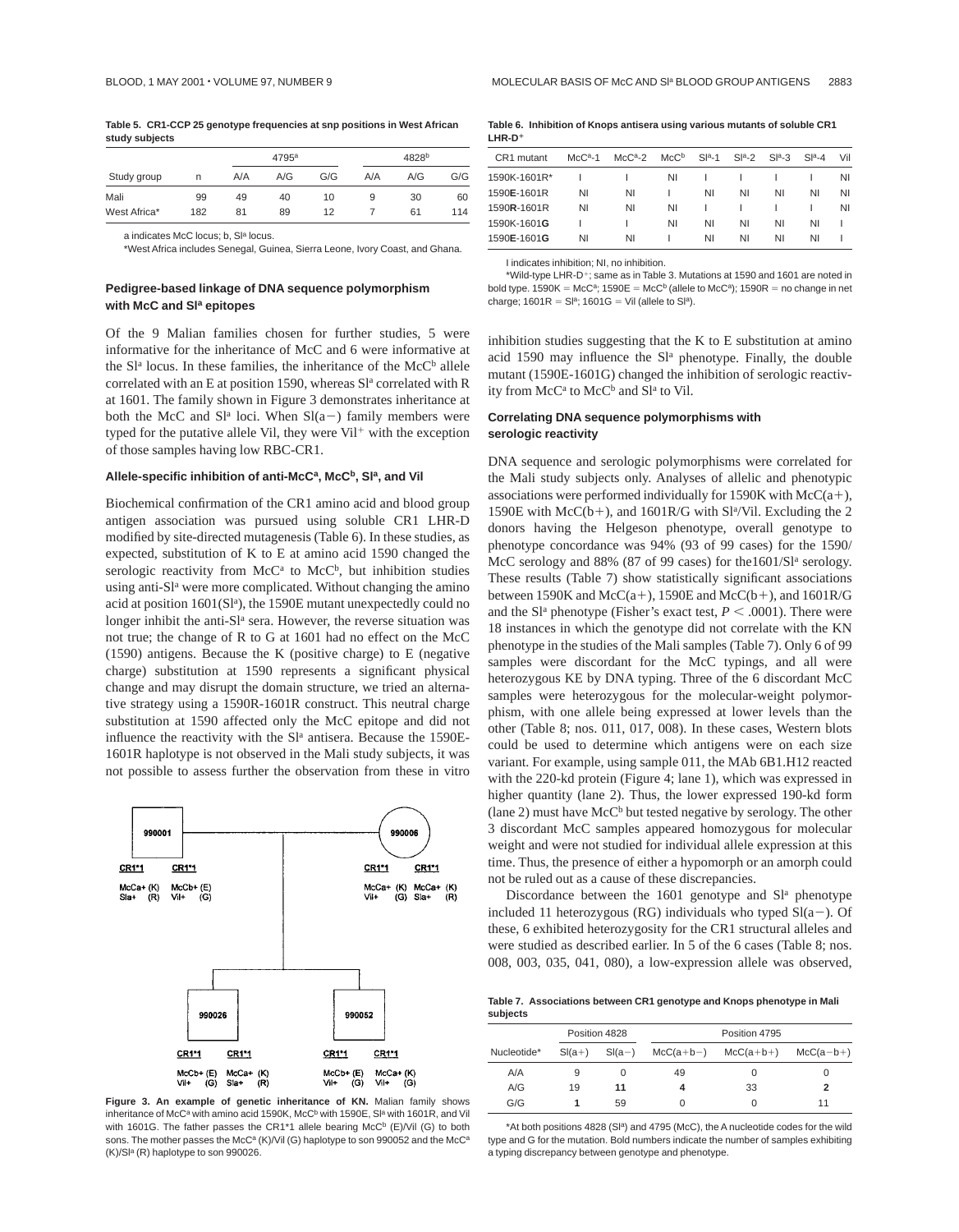| Number | McC <sup>a</sup> | McC <sup>b</sup> | 1590      | Sla         | 1601      | Haplotype*         | CR <sub>1#</sub> | M <sub>r</sub> allelet | 6B1 | 3C6     |
|--------|------------------|------------------|-----------|-------------|-----------|--------------------|------------------|------------------------|-----|---------|
| 011    | $^+$             |                  | <b>KE</b> | $^+$        | <b>RG</b> | EG/KR              | 453              | 190/220                | 220 |         |
| 017    | $^+$             | 0                | <b>KE</b> | 0           | GG        | EG/KG              | 424              | 190/220                | 220 |         |
| 008    |                  | $+$              | <b>KE</b> | $\mathbf 0$ | <b>RG</b> | EG/KR $\downarrow$ | 186              | 220/250↓               | 250 | 250     |
| 003    | $+w$             | $+$              | <b>KE</b> | $\mathbf 0$ | <b>RG</b> | EG/KR J            | 240              | 220/250↓               |     | 250     |
| 035    | $^+$             | 0                | KK        | 0           | <b>RG</b> | ↓KR/KG             | 254              | 220/250                |     | 220     |
| 041    | $^+$             |                  | KK        | $\Omega$    | <b>RG</b> | KG/KR J            | 384              | 220/250↓               |     | 220/250 |
| 080    | $^+$             | 0                | KK        | $\mathbf 0$ | <b>RG</b> | ↓KR/KG             | 392              | 220/250                |     | 220     |
| 063    | +                |                  | KK        | $\mathbf 0$ | <b>RG</b> | <b>KR/KG</b>       | 236              | 220/280                |     | 220     |

**Table 8. Samples exhibiting discrepancies between genotype and phenotype of the KN antigens**

6B1 indicates MAb 6B1.H12; 3C6, MAb 3C6.D11;  $\downarrow$ , allele exhibiting decreased expression.

\*Haplotype as determined by cloning of individual amplicons and sequencing of multiple clones.

†Molecular-weight alleles were initially determined using MAb J3D3 and nonreduced gels.

similar to the findings for McC. Figure 4 shows a sample (no. 008) that was discordant for both McC<sup>a</sup> and Sl<sup>a</sup>. Western blots showed that the less-expressed 250-kd allele (lane 3) carried the McC $a$  (K) and  $Sl<sup>a</sup>$  (R) genotype, resulting in false-negative typings for both antigens. In addition, the total RBC-CR1 level was in the low normal range (186, versus normal mean 301), which may also contribute to the negative serologic typings. One sample (Table 8; no. 063) showed equal expression of the structural alleles and normal total RBC-CR1 (total 236). However, because the sample was heterozygous for  $Sl<sup>a</sup> (RG)$ , only 50% of the CR1 protein (118) copies) would carry Sl<sup>a</sup>, which is not sufficient for hemagglutination and results in a false-negative phenotype.

# **Discussion**

## **CR1 and malaria**

The ability of *P falciparum*–infected red cells to form rosettes correlates with an increase in disease severity (ie, profound anemia or coma) and may relate to the high mortality of this type of malaria. $3-6$  Hence, Rowe et al<sup>2</sup> studied the proteins involved in rosetting and reported that CR1 interacted with PfEMP-1. Their specific findings showed that low RBC-CR1 expression (Helgeson phenotype) and the  $Sl(a-)$  phenotype were associated with lower in vitro rosette formation compared with normal RBC-CR1 expres-



Sample #011 Sample #008

**Figure 4. McC/Sla haplotypes were determined by Western blot to resolve typing discrepancies.** Donor no. 011 (Table 8) exhibits weaker expression of the 190-kd form and normal expression of the 220-kd protein (lane 2) when probed with the standard anti-CR1 (J3D3). Probing with the monoclonal anti-McC<sup>a</sup> (6B1.H12) shows that only the 220-kd protein carries McC<sup>a</sup> (lane 1). Therefore, the 190-kd form carries McC<sup>b</sup>, and because of its weak expression, a false-negative result is obtained for serologic typing. Donor no. 008 (Table 8) has a low total RBC-CR1 level (186 copies/RBC) and exhibits weaker expression of the 250-kd form compared with the 220-kd form (lane 4). With the use of MAb 3C6.D11, the 250-kd protein is shown to carry both McC<sup>a</sup> and S<sup>la</sup> (lane 3). The low expression of this allele contributes to the false-negative serologic typing for both McC<sup>a</sup> and SI<sup>a</sup>. Molecular weights are noted to the side of each allele, and the genotypes for positions 1590 (McC) and 1601 (Sla) are in parentheses.

sion and the  $Sl(a+)$  phenotype. Additional work has demonstrated that the frequency of  $Sl(a-)$  and  $McC(b+)$  is greatly increased among West Africans.16 These results suggest that defining the molecular polymorphisms associated with the KN blood group antigens might identify specific molecular interactions that contribute to adhesion of *P falciparum*–infected and –uninfected RBCs.

#### **Localization and identification of McC and Sla**

Earlier studies of several ethnic groups provided no evidence that the KN blood group antigens were based on the CR1 molecularweight polymorphism. Comparisons of the McC and Sl<sup>a</sup> phenotypes with the molecular-weight polymorphisms among the Malians also showed no consistent trend associating KN antigens and size polymorphisms.16 Additionally, a donor homozygous for the CR1\*3 allele, presumed to be due to a deletion of LHR-B, expressed all of the high-frequency KN antigens, including Kna, McC<sup>a</sup>, Sl<sup>a</sup>, and Yk<sup>a</sup> (J.M.M., unpublished data, November 1996).

In the present study, we localized the McC and Sl<sup>a</sup> blood group antigens on CR1 to LHR-D using epitope mapping by MAbs, inhibition tests with CR1 deletion constructs, and direct DNA sequencing. Furthermore, we found a cluster of 3 snps within exon 29 encoding CCPs 24 and 25, all of which led to amino acid substitutions within the first half of CCP 25. Two of these snps have now been identified as antigens in the KN blood group system: the K1590E polymorphism is associated with the McC<sup>a</sup> and McC<sup>b</sup> antigens, whereas the R1601G is associated with the Sl<sup>a</sup> and Vil phenotypes. The alleles McC<sup>b</sup> and Vil were not assigned initially to the KN blood group system because they lacked the biochemical and/or genetic information required for inclusion. Based on data provided in this study, McC<sup>b</sup> has recently been assigned the KN number 022006 and Vil the number 022007 by the International Society of Blood Transfusion. Furthermore, because these have been shown to be separate genetic mutations, the McC $c$  (Sl<sup>a</sup>) and McC<sup>d</sup> (Vil) terminology previously proposed<sup>25</sup> should be discarded.

A third snp, c4870A>G (I1615V), has also been reported by Xiang et al.26 This snp and other previously reported mutations in LHR-D (including the P1827R and the *Hin*dIII RFLP) have not been associated with any of the known KN antigens.<sup>12</sup> The P1827R mutation creates a *Mnl*I restriction enzyme site that has been used to further study RBC-CR1 expression. Both the *Hin*dIII and *Mnl*I RFLPs correlate with CR1 copy number among Caucasians, but a similar association has not been found in African Americans<sup>12</sup> or Malians (J. Middleton and L. Hernandez, unpublished data, August 1998).

## **Comparison of typing data**

As reported previously,<sup>9</sup> we found that the RBC-CR1 level affects the ability to serologically phenotype the cells for the KN blood group antigens. Two of the Malian samples had the Helgeson